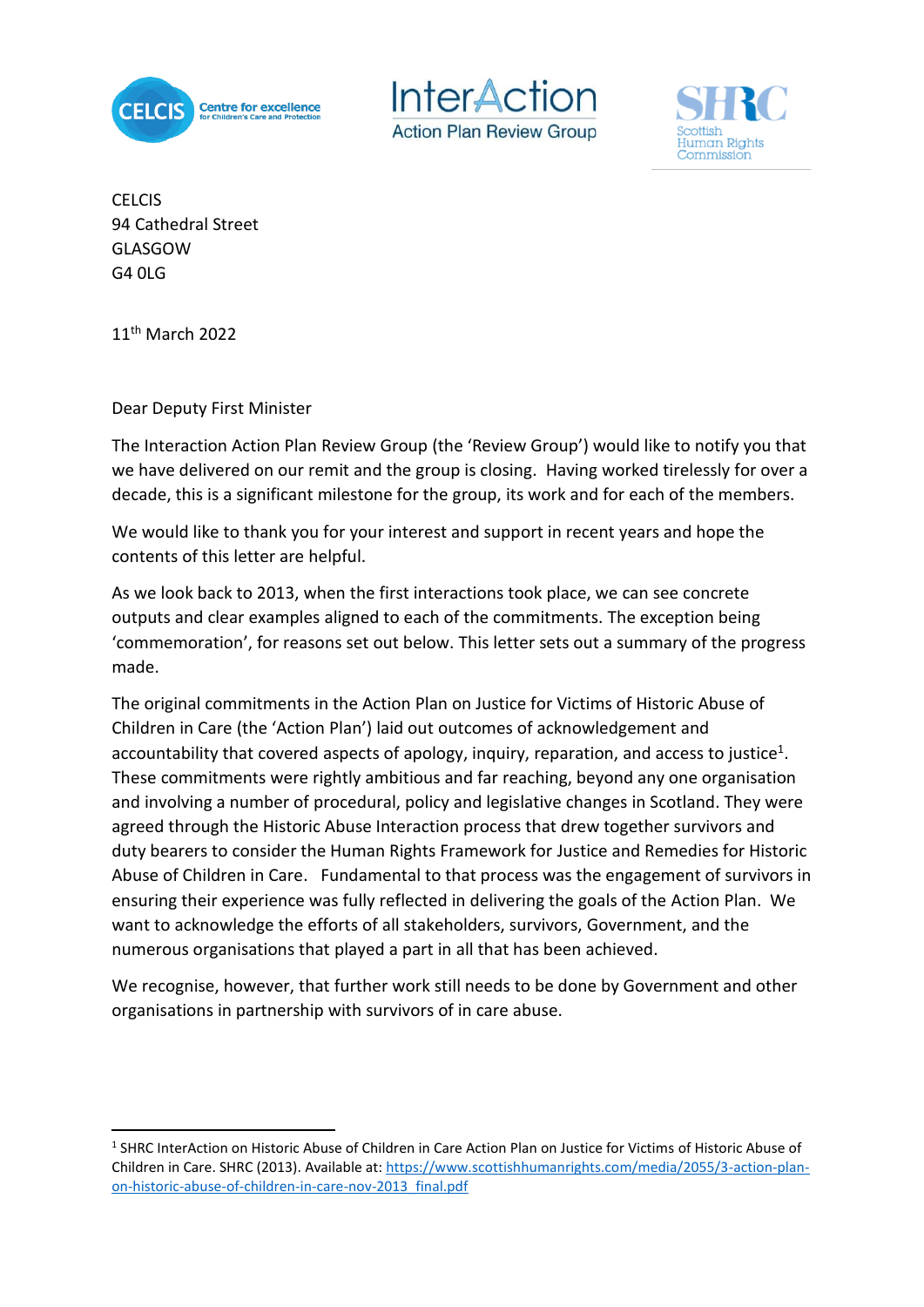# **High level summary of progress and developments**

#### **The Interaction Action Plan Review Group**

The Interaction Action Plan Review Group has provided a consistent and effective forum for involvement of all relevant stakeholders in the progress and development of justice for survivors of abuse. It has had a key focus on facilitating survivor views, supporting engagement, and disseminating information. The commitment of Review Group members has been significant, at times involving weekly or full day meetings to consider challenging and complex issues (further detail and background on the Review Group and the Action Plan can be found in Appendix 1). The dedication of survivors has been particularly evident in recent years, with Redress developments involving careful consideration of highly technical, complex and emotive matters as well as promoting broader survivor participation through the process.

We have welcomed progress across the original 'commitments' set out in the Action Plan. With the exception of 'commemoration' each commitment has seen tangible delivery and developments reaching across legislation, policy and service delivery.

We have set out below a summary overview of progress against each of the individual commitments outlined under the two outcomes in the original Action Plan.

# **The Action Plan**

# **Outcome 1 – Acknowledgement of historical abuse of children in care and effective apologies are achieved**

The human right to an effective remedy includes reparation, one element of which is "satisfaction". This can include a wide range of measures such as establishing a public historical record, effective apologies and commemorations.<sup>2</sup>

## *Commitment: Apology - Barriers to effective apologies from those with historic responsibility for childcare in Scotland are increasingly removed, including through a full consideration of the merits of an Apology Law<sup>3</sup> .*

We were heartened by the public apology that you delivered in the Scottish Parliament in 2018 and that you then reiterated in 2021 at the announcement of the opening of the Scottish Redress scheme.

The Apologies (Scotland) Act 2016 came into force in December 2016. The aim was to make it easier for a person or organisation accused of wrong to issue a meaningful acknowledgement and apology, without the risk that it could be used in civil proceedings against them as an admission of liability. The purpose of the legislation was to help create a culture shift in the use of apology. However, there is little evidence about the impact of the

**<sup>.</sup>** 2 SHRC, *Action Plan*, p.7

<sup>3</sup> SHRC, *Action Plan*, p.7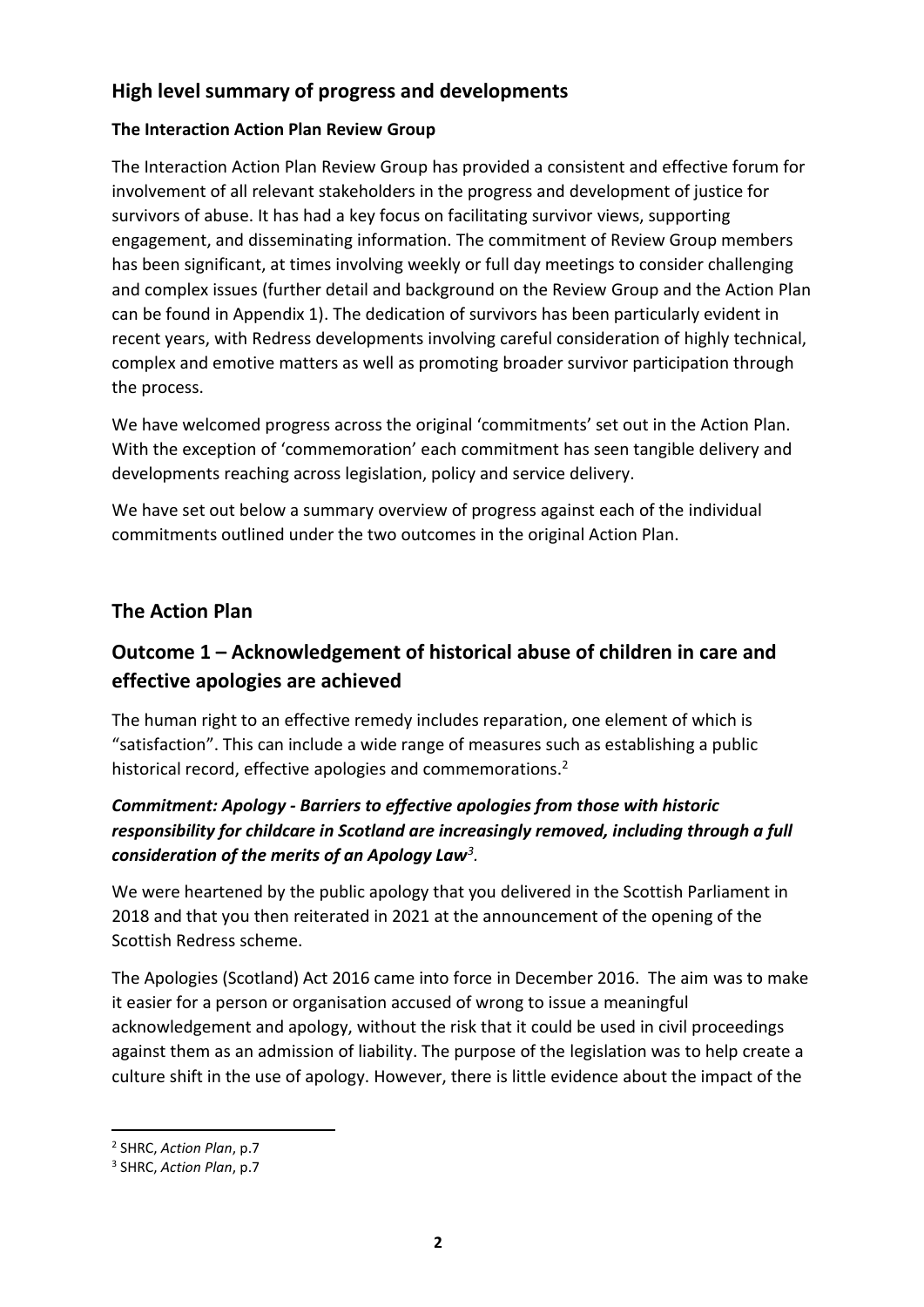legislation for survivors of abuse in care. Anecdotally, some survivors have advised that they have received apologies from organisations without an admission of liability.

In addition, the Redress for Survivors (Historical Child Abuse in Care) (Scotland) Act 2021, gives scope for applicants to request an apology from organisations. The importance of such an apology was emphasised by survivors in consultations, from feedback by some applicants of the Advance Payment Scheme and in thematic workshops with the Review Group on financial redress.

For many survivors, apology can hold equal or greater meaning than financial redress. Survivors have offered a range of personal perspectives on its significance and delivery. We understand the Scottish Government plans further engagement with a range of stakeholders, including survivors to help drive this forward.

## *Commitment: Establishing a National Record and the National Confidential Forum - In establishing the National Confidential Forum, every effort will be made to consider how this might contribute to establishing a national record.*

The decision to establish the National Confidential Forum prior to the publication of the SHRC Human Rights Framework was one of the factors in setting up the InterAction to have a comprehensive look at the needs of survivors of historic abuse in care.

The Action Plan, therefore, considered the role of the National Confidential Forum in establishing a National Record of the abuse in injustices that children had experienced in care in the past.

The National Confidential Forum focused on children who had been in residential care in Scotland and operated from 2015 – 2020 and published two findings reports.<sup>4</sup> Over the period, the Forum heard and recorded 174 testimonies from people who had been in residential care. The reports and legacy captures of the NCF webpages can be found in National Records for Scotland web archive<sup>5</sup>.

## *Commitment: Appropriate forms of commemoration - Consideration will be given to appropriate forms of commemoration, guided by the views of victims/survivors.*

Commemoration is the one commitment of the InterAction Action Plan that has not been taken forward to any great extent. There are two important reasons for this.

Many survivors considered that other commitments in the Action Plan should be given priority as these would have more practical benefit and that the time was not right for the broader involvement of survivors needed to address the issue of commemoration.

**<sup>.</sup>** 4 "National Confidential Forum – What We've Heard". National Confidential Forum (NCF, 2017). National Records for Scotland Web Archive. Available at:

[https://webarchive.nrscotland.gov.uk/20210614212137/https:/www.nationalconfidentialforum.org.uk/what](https://webarchive.nrscotland.gov.uk/20210614212137/https:/www.nationalconfidentialforum.org.uk/what-weve-heard/)[weve-heard/](https://webarchive.nrscotland.gov.uk/20210614212137/https:/www.nationalconfidentialforum.org.uk/what-weve-heard/)

<sup>5</sup> NCF, "*National Confidential Forum – What We've Heard*"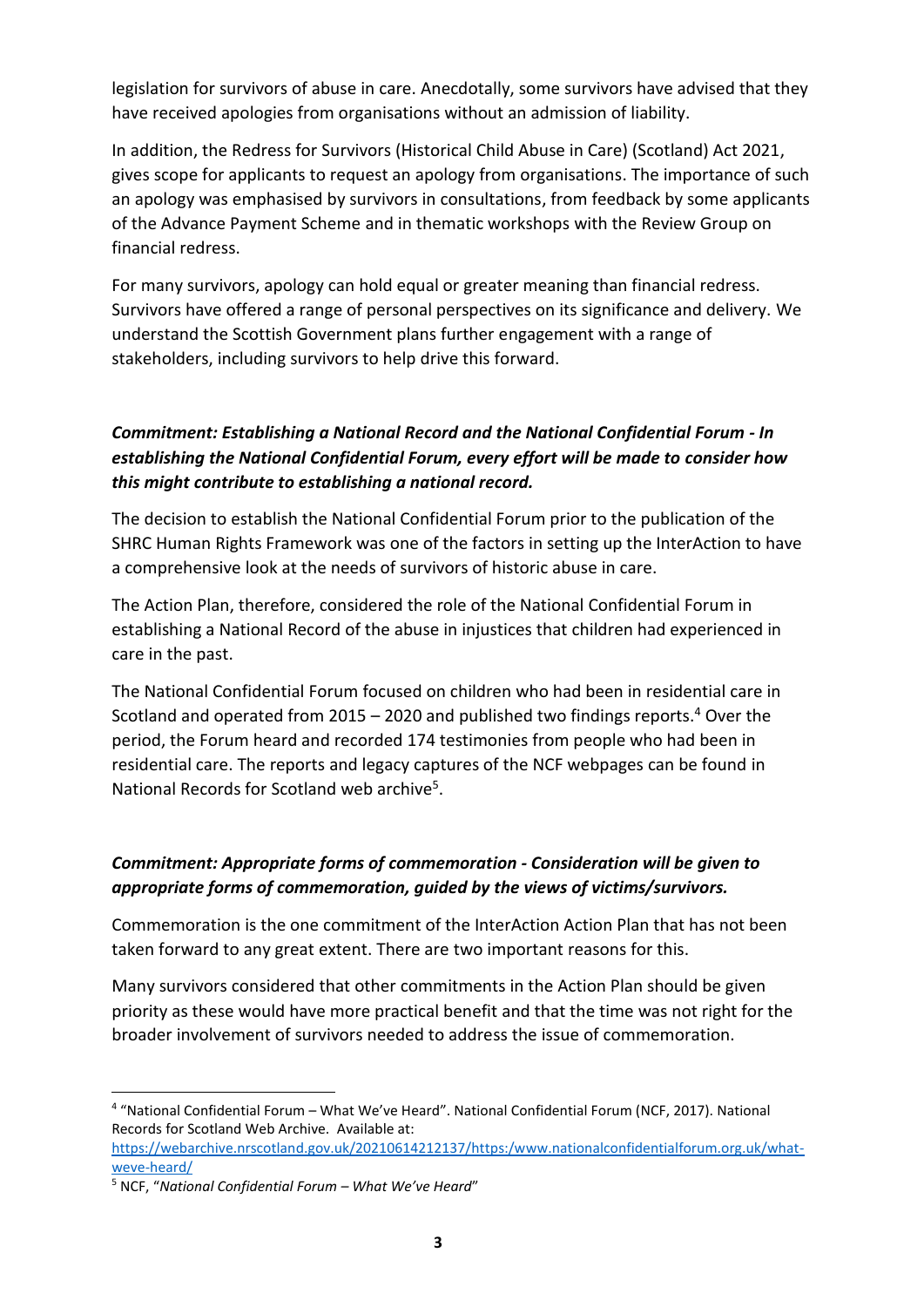Commemoration was also a highly sensitive issue that drew markedly different reactions from individual survivors. While some considered that commemoration and memorial were important in the acknowledgement of abuse, others questioned why such injustices and abuses should be remembered as this would revive negative feelings and emotions.

The Review Group considered the wide-ranging and, at times, competing views of survivors in a thematic workshop. It recognises that commemoration remains an outstanding commitment from the Action Plan and acknowledges that it is a contentious area that will need to be taken forward with skill, tact and sensitivity.

# **Outcome 2 – Accountability of historical abuse of children in care will be upheld, including access to justice, effective remedies and reparation**

Accountability for historic abuse of children in care includes ensuring effective access to justice, remedies and reparation.

# *Commitment: Inquiry - There should be a review of the lessons learned from previous inquiries and related processes such as the Historical Abuse Systemic Review. The review should consider what added value a National Inquiry on Historic Abuse would have, and should scope the potential costs*

The SHRC Human Rights Framework sets out that the State should be expected to carry out an investigation or inquiry to establish what happened (the facts) and why, to learn systemic lessons and help prevent repetition.<sup>6</sup>

The Action Plan presented a range of views on the lessons gained from previous reviews and inquiries and what the deficits might be, the value of having a national Public Inquiry or an alternative process, and the costs of such an inquiry.

Following a special meeting of the InterAction in December 2014, the Scottish Government announced its intention to hold a Public Inquiry into Historical Child Abuse. Following further consultation with survivors of abuse, the Scottish Child Abuse Inquiry was set up in 2015. The overall aim and purpose of the Inquiry is to raise public awareness of the abuse of children in care. It will provide an opportunity for public acknowledgement of the suffering of those children and a forum for validation of their experience and testimony

The inquiry has been:

- investigating the nature and extent of abuse of children whilst in care in Scotland.
- considering the extent to which institutions and bodies with legal responsibility for the care of children failed in their duty to protect children in care and in particular identifying any systemic failures in fulfilling that duty.
- creating a national public record and commentary on abuse of children in care in Scotland.

<sup>6</sup> SHRC, *Action Plan*, p.8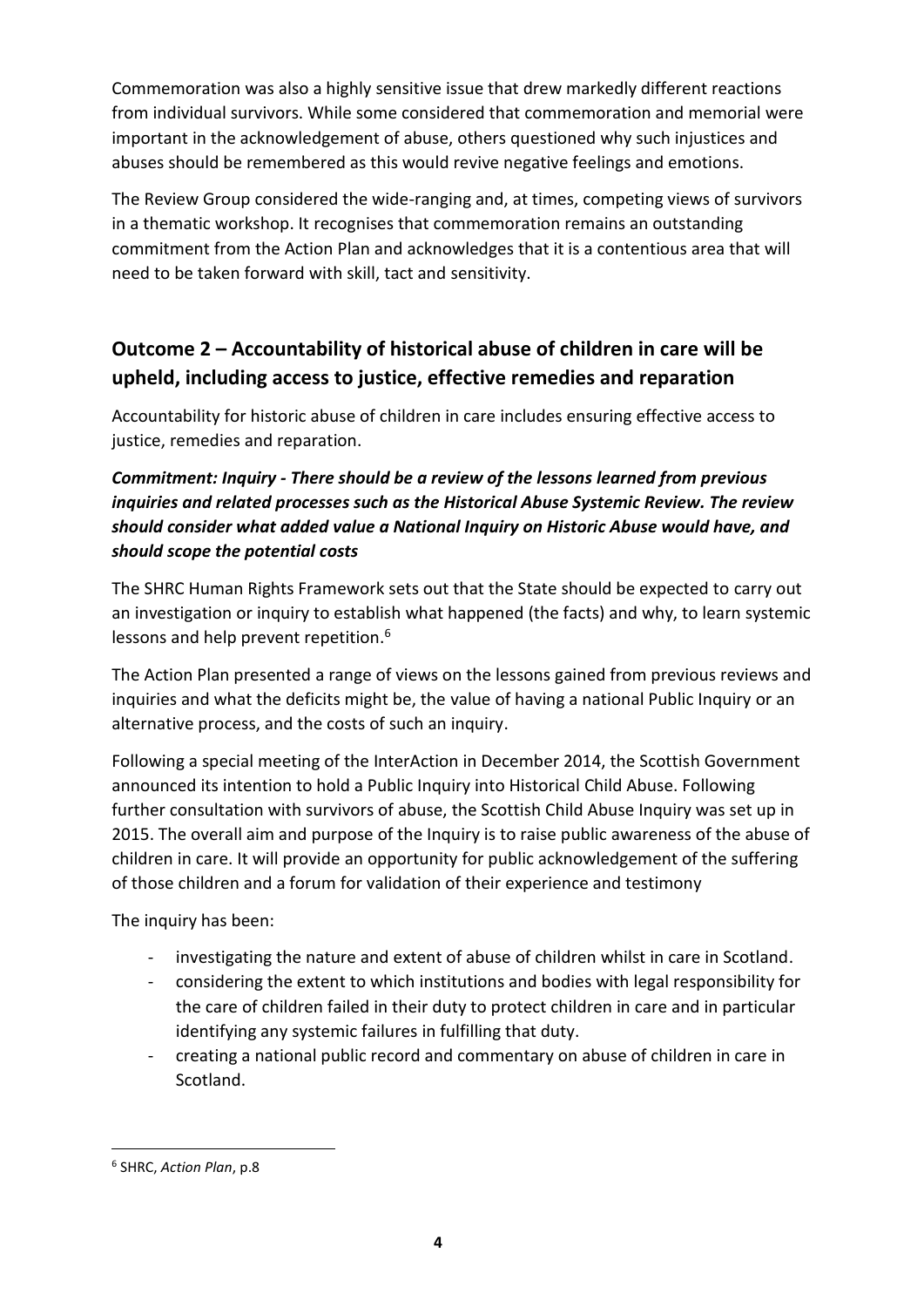- examining how abuse affected and still affects these victims in the long term, and how in turn it affects their families.

It will consider how failures to protect children in care in Scotland from abuse have been addressed by changes to practice, policy or legislation, and whether further changes are needed to protect children in care from such abuse in future.

The interim reports published in the form of case studies have demonstrated how the Inquiry is delivering on its terms of reference. Some Review Group survivors have already or will in the future take part in the Scottish Child Abuse Inquiry, either as individual survivors and/or as representatives of survivor organisations or groups. INCAS Chair and FBGA founder are Core Participants so have a more significant role through the Inquiry process. Scotland having established an Independent Public Inquiry for survivors of abuse in care is a significant milestone for many survivors.

## *Commitment: Time Bar - The civil justice system should be increasingly accessible, adapted and appropriate for survivors of historic abuse of children in care, including through the review of the way in which "time bar" operates.*

The SHRC Human Rights Framework sets out that the State should be expected to ensure access to justice, and that civil justice must be accessible to survivors of abuse and adapted to their needs.<sup>7</sup>

The Limitation (Scotland) (Childhood Abuse) Act 2017 removed the three-year limitation period for childhood abuse claims. This legislation is welcome and is viewed as an important milestone for survivors of abuse in care, opening opportunities for some individuals to pursue recognition and personal damages through the civil court system. We know anecdotally that the lifting of the time bar has enabled a number of people to take forward cases to the civil courts who previously would not have been able to do so.

However, as we know this Act was unable to open up claims that had been prescribed. This meant that survivors who had experienced abuse before 1964 would not have the same access to reparation, including financial redress. This situation was a key driver for discussions about the possibility of a financial redress scheme and furthermore, for an Advance Payment Scheme.

The Review Group's detailed consideration of the status of 'pre-1964 victims/survivors' led to its recommendation that an 'advanced payment scheme for the elderly and the ill should be progressed as soon as possible. The Advance Payment Scheme operated from April 2019 to December 2021. It has delivered over 700 payments to terminally ill survivors and those aged 68 years and over. Sadly, some survivors will have passed away prior to receiving acknowledgement. 8

**.** 

<sup>7</sup> SHRC, *Action Plan*, p.8

<sup>8</sup> Redress Scheme: information for organisations. Scottish Government (2021, Dec 21). Available at: <https://www.gov.scot/publications/redress-scheme-information-for-organisations/pages/background/>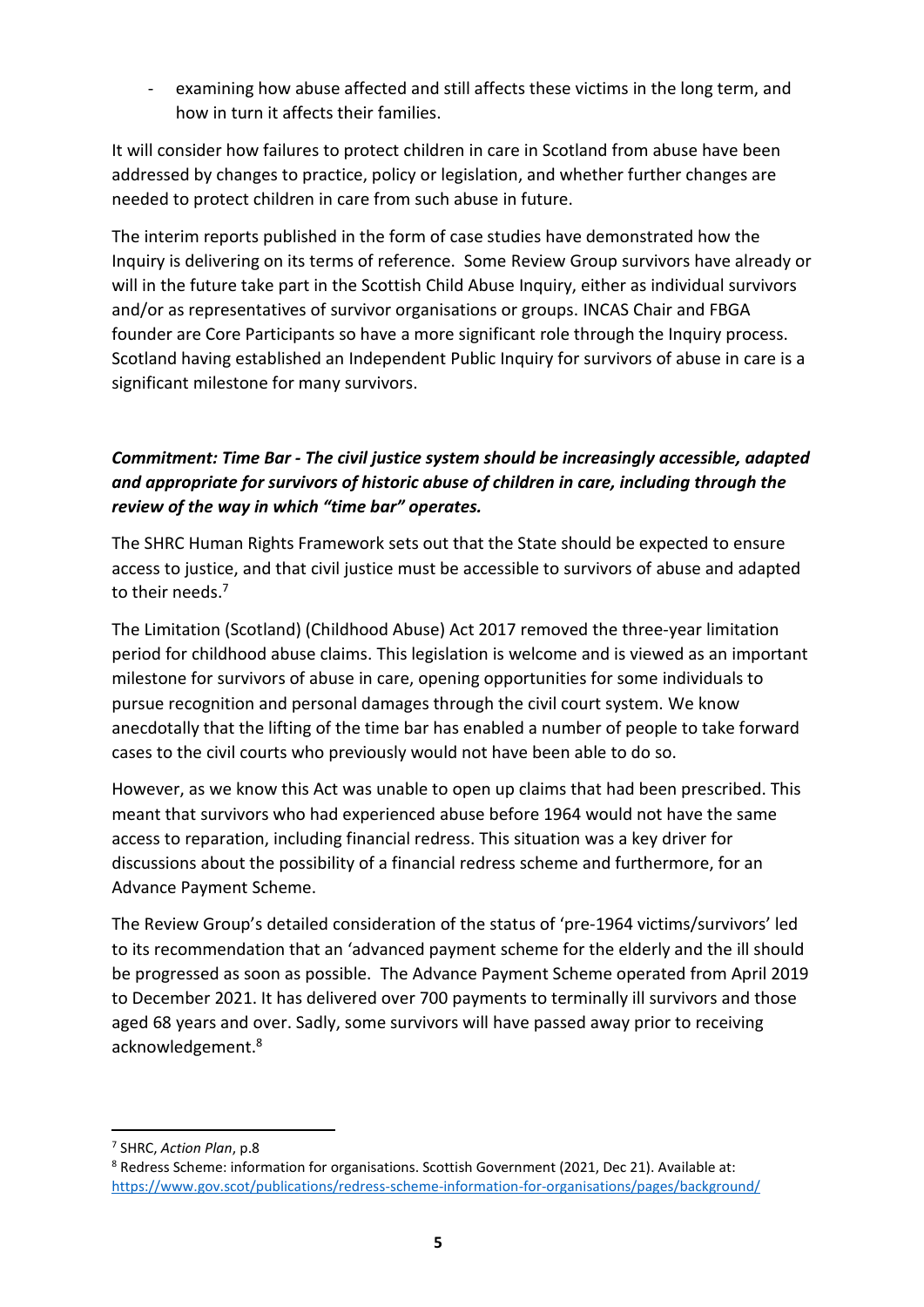The Review Group acknowledge that the Advance Payment Scheme provided tangible recognition for this for the elderly and the ill, many of whom may not have been able to wait until the statutory redress scheme was operational.

# *Commitment - National Guidelines for investigation of Historical child abuse investigations - there should be a nationally consistent and appropriate approach to the investigation and prosecution of offences relating to historic abuse of children in care.*

In the context of its commitments to the InterAction Plan, the Scottish Government highlighted the establishment of the Police Scotland National Child Abuse Investigation Unit to investigate and target both current cases and historic child abuse.<sup>9</sup> There have been a number of other developments in Police Scotland and the Crown Office and Procurator Fiscal Service (COPFS) to address this issue, and representatives from both organisations have engaged with the Review Group in our consideration of progress of the Action Plan. The establishment of the Scottish Child Abuse Inquiry has also influenced developments.

A team of prosecutors, 'the SCAI Review Team' has been established in COPFS to: consider reports from Police Scotland relating to child abuse in care settings, to review previous investigations, to support the work of SCAI, and to instruct further criminal investigations where appropriate. The team's work includes reviewing documents and instructing further criminal investigations when appropriate.

Police Scotland now has specific structures in place to consider core aspects of non-recent child abuse such as, governance and review, significant operations and investigations and clear point of contact for the Redress Scheme.

Police Scotland and COPFS are also undertaking significant engagement work with survivors to increase awareness.<sup>10 11</sup>

The National Guidance for Child Protection in Scotland, first published in 2010 and updated in 2021 offers multi-agency guidance in relation to safeguarding children today and includes advice for practitioners for how to respond to reports of historical child abuse.

# *Commitment – Reparation: Consider development of a national survivor support fund - Options for the development of a national survivor support fund should be explored with all of those affected, including victims/survivors, public, private, voluntary and religious bodies, local authorities and others affected.*

The SHRC Human Rights Framework sets out that the State should be expected to ensure Reparation – this includes restitution (restoring things that were lost as a result of abuse,

**<sup>.</sup>** <sup>9</sup> Statement by Michael Russell (the Cabinet Secretary for Education and Lifelong Learning). The Scottish Parliament (2014, 11 November), p.7-12 Available at:

<https://archive2021.parliament.scot/parliamentarybusiness/report.aspx?r=9616&mode=pdf>

 $10$  Information and video for adult survivors of child abuse by Police Scotland. Available from: <https://www.scotland.police.uk/advice-and-information/child-abuse/adult-survivors-of-child-abuse/> <sup>11</sup> Information for adult survivors by COPFS. Available from: [https://www.copfs.gov.uk/involved-in-a](https://www.copfs.gov.uk/involved-in-a-case/victims)[case/victims](https://www.copfs.gov.uk/involved-in-a-case/victims)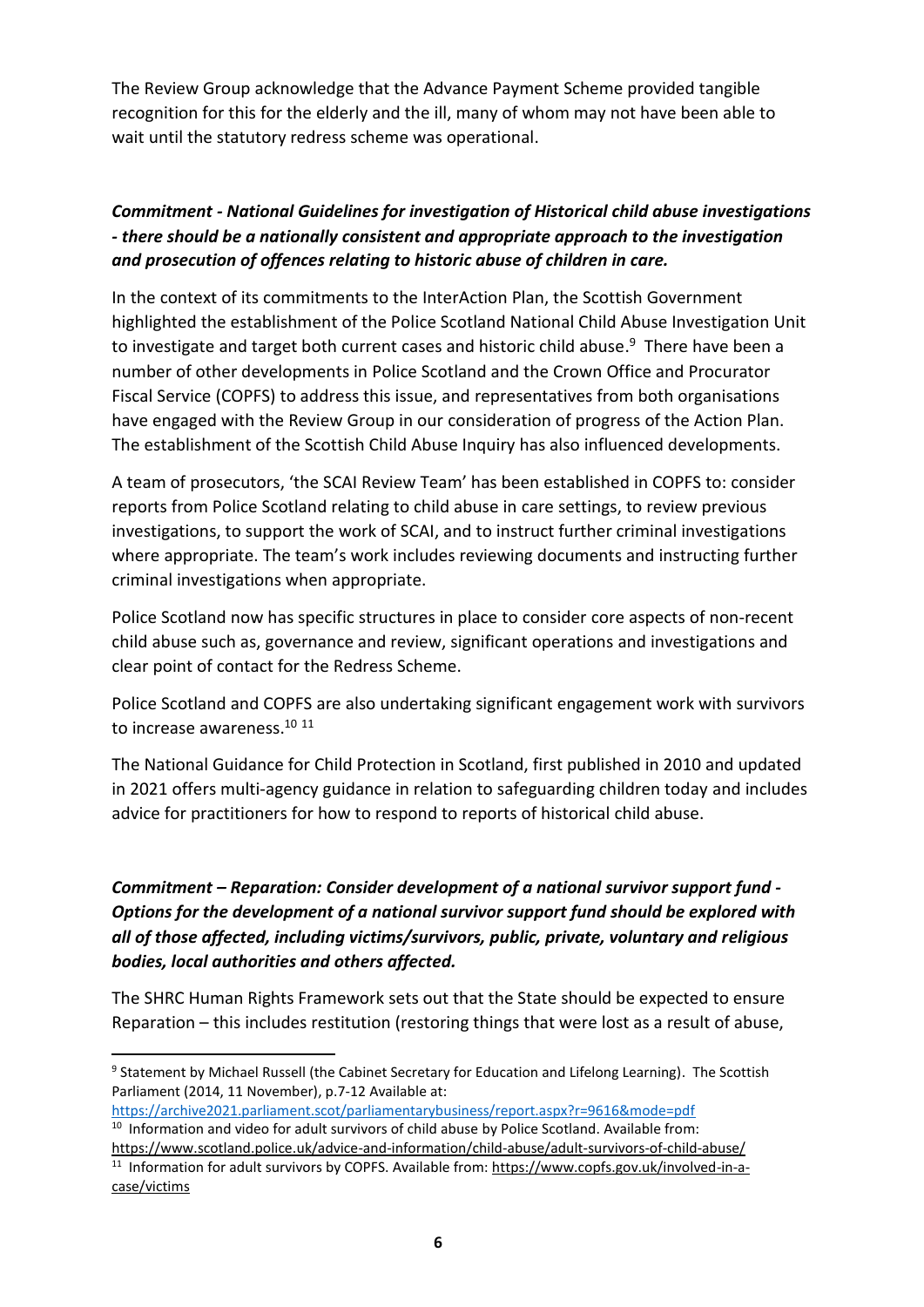such as education or work opportunities), rehabilitation and compensation. It notes that adequate reparation depends on individual circumstances – it should be proportionate to the harm suffered and the victim/survivor should participate in choosing what is right for them, based on access to reliable information and a range of meaningful choices available to them $^{12}$ .

The InterAction Action Plan clearly included financial compensation in its consideration of reparation and a national survivor support fund.

In taking forward reparation for survivors of historic abuse in care, in 2015, the Scottish Government proposed a support service for survivors of abuse in care but this did not include financial compensation or redress. Future Pathways was launched in September 2016 and offers support to people who were abused or neglected as children while they were living in care in Scotland. It is funded by Scottish Government and is managed by a group of organisations that make up the Future Pathways Alliance. The purpose of the fund is to provide access to individual outcome support delivered from a network of 70 commissioned delivery partners and access to a discretionary fund. In their recent report, they stated they can support between 200 – 250 people at any one time and, up to the end of 2019, have helped 1,289 people since the service started.<sup>13</sup>

Following ongoing concerns about the issue of financial redress, later in 2016, the Scottish Government asked CELCIS and the Review Group to work in partnership to gather views on a potential financial redress scheme. The Review Group helped to shape the survivor consultation questionnaire and support engagement such as promoting awareness and helping arrange survivor information sessions. In addition, information was gathered on financial redress schemes established in other countries, and engagement with residential and foster care providers, and other professional groups took place to gain their initial highlevel views<sup>14</sup>. A series of reports and a set of recommendations were presented to the Scottish Government in November 2018. Alongside some key recommendations, the Review Group highlighted there were areas where there was no consensus and that significant further work was required on the detailed scheme design<sup>15</sup>. (Further detail about the development of the scheme and the Review Group involvement is in Appendix 2).

The Review Group did not have direct input nor any decision-making role in the content of the pre-legislative consultation or any direct input or foresight of the content of the Redress for Survivors (Historical Child Abuse in Care) (Scotland) Bill. It did however, continue to share views, promote and shape public information notes for survivors. The work through the legislative process was extremely demanding, in particular the significant tension between exploring survivor views in a lengthy, complex Bill whilst still meeting the Review Group's recommended timescale. Views shared continued to reflect the diverse broad

<sup>12</sup> SHRC, *Action Plan*, p.8

<sup>&</sup>lt;sup>13</sup> Future Pathways Impact Report 2016 - 2019. Future Pathways (2021), p.10 &.33. Available at: <https://future-pathways.co.uk/wp-content/uploads/2021/09/Future-Pathways-Impact-Report.pdf> <sup>14</sup> Series of reports and recommendations submitted to the Scottish Government can be found here: https://www.celcis.org/our-work/key-areas/historical-abuse/financial-redress

<sup>&</sup>lt;sup>15</sup> Report 2: Analysis and findings of the consultation of victims/survivors of abuse in care – recommendations included in report. CELCIS (2018). Available at: [https://pureportal.strath.ac.uk/en/publications/report-2](https://pureportal.strath.ac.uk/en/publications/report-2-analysis-and-findings-of-the-consultation-with-victimssu) [analysis-and-findings-of-the-consultation-with-victimssu](https://pureportal.strath.ac.uk/en/publications/report-2-analysis-and-findings-of-the-consultation-with-victimssu)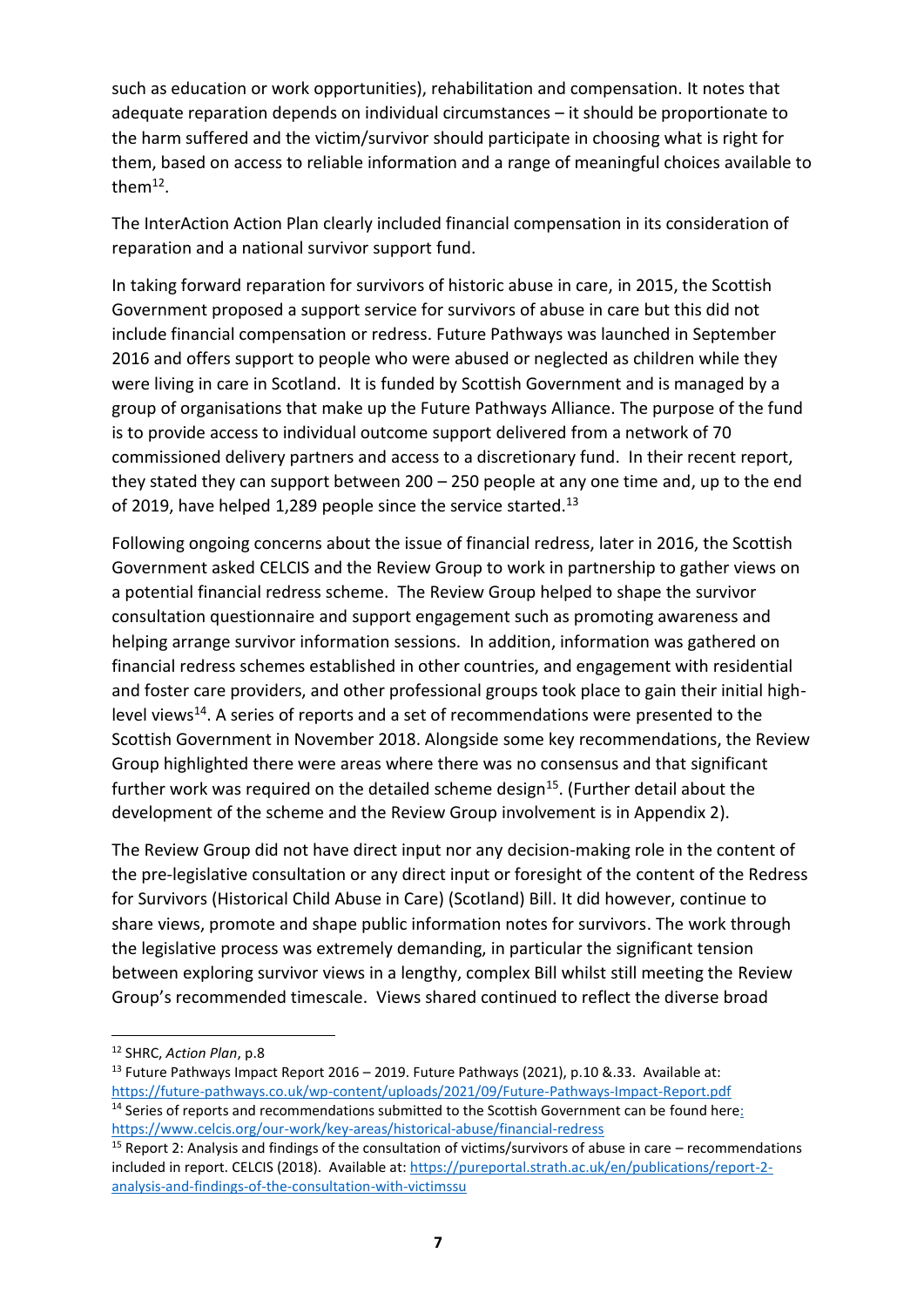membership that some survivors represent but also group, individual perspectives and personal meaning that such an important milestone can evoke. Given the diversity and ethos of the group, survivor representatives consistently strive to reflect their insight and understanding of the broader survivor community.

The Review Group directly engaged with the Scottish Government Redress Bill and Policy team through the legislative process. The Waiver in particular, at times, proved divisive and difficult both for the Review Group itself and amongst the wider survivor community. For example, SHRC expressed concern that the effect of the waiver meant that survivors were being asked to give up a legal right in order to receive a redress payment through the scheme, and Review Group survivors and the wider survivor community also directly communicated with MSPs to advocate changes. Review Group members raised concerns in the group and directly with MSPs through the Redress parliamentary processes to help mitigate some effects of the Waiver.

Scotland's Redress Scheme opened in December 2021, shortly after the delivery of the Review Group recommendation that the legislation for such a scheme should be passed by the end of the parliamentary term of March 2021. This means Scotland currently has both Future Pathways and a financial redress scheme in place.

Ultimately, the Review Group welcomes the introduction of Scotland's Redress Scheme, recognising that it provides access to financial redress that would not otherwise be there for some survivors, including those who experienced abuse before 1964**.** The requirements for public reporting, to establish a survivor forum and the principles that applicants are treated with respect, dignity and compassion, showing consideration for their needs embedded in the Redress for Survivors (Historical Child Abuse in Care) (Scotland) Act 2021 offer particular opportunities to build confidence with survivors of abuse in care.

#### *Commitment, Empowerment: Survivors should be supported to understand and access the range of measures of in this Action Plan.*

The Review Group has played a key role in engaging with survivors and raising awareness across all key Action Plan developments. Survivors and survivor organisations have shared information widely through networks, newsletters, websites and, where permissions are in place, mail drops. Other members have also communicated with their own networks when appropriate or helpful. Members have consistently advocated for certain groups and their distinct experiences, for example, the elderly and ill, those who experienced abuse before 1964, and for those who were boarded out to be recognised and explicitly described in communications and materials in relation to Redress.

This has involved contributing to the design and dissemination of information on services such as Future Pathways, the National Confidential Forum, the Scottish Child Abuse Inquiry, the Advance Payment Scheme and Scotland's Redress Scheme. The Review Group has been actively involved in the scrutiny of legislation such as The Apologies (Scotland) Act 2016, The Limitation (Scotland) (Childhood Abuse) Act 2017 and Redress for Survivors (Historical Child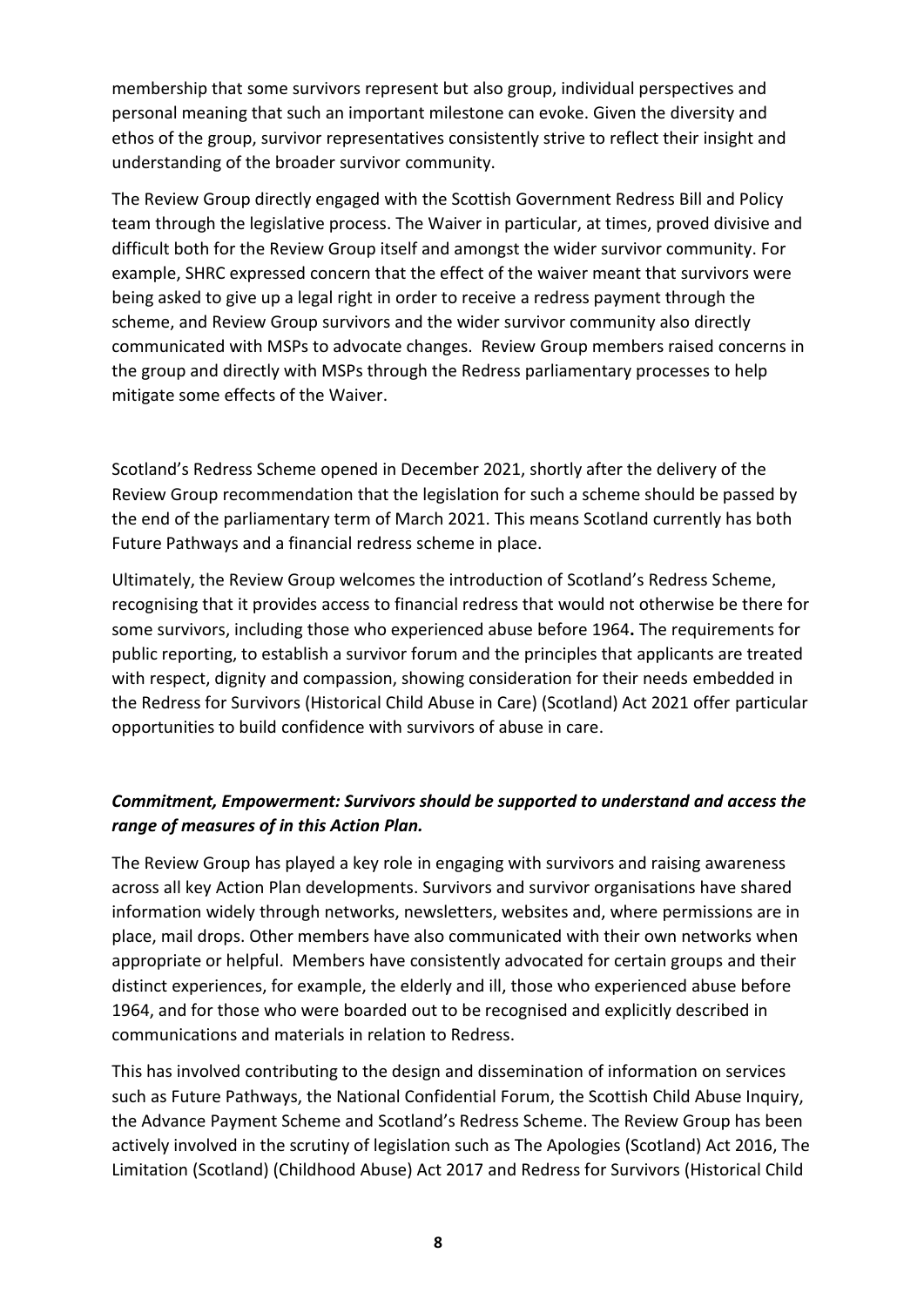Abuse in Care) (Scotland) Act 2021. Individual survivors on the Review Group were involved in early campaigning for key, relevant legislation and consistently provided oral and written evidence through each Parliamentary process, at times also connecting MSPs with other survivors. When this has been done, they have advocated the views of other survivors. The Review Group, and particularly the survivors on the group, have made an important contribution over the years in securing broader survivor views through a wide range of engagement opportunities across all the aspects of the Action Plan.

The Review Group has also played an important role in engaging with relevant organisations involved in Action Plan activities. By inviting associate members such as Police Scotland, NCF, Future Pathways, and COPFS to Review Group meetings, survivors have been able to offer relevant organisations insight into areas of progress or challenge from a survivor perspective.

Survivor members of the Review Group have also been involved in training for staff on the Advance Payment Scheme and the Financial Redress Scheme to help ensure those involved in delivery could hear important messages directly from survivors.

In summary, the Review Group has worked hard to engage directly with other survivors and survivor groups, to provide up-to-date information of developments, to involve survivors in consultations, and to support them in accessing services. This was particularly important because of the complexity of developments, and the confusing differences in the scope of the different developments, with different remits and eligibility criteria. The promotion of participation also helped ensure that a full range of individual views and insights were secured, often demonstrating the very broad range of needs and perspectives.

Survivors<sup>16</sup> advocated, sometimes directly with MSPs, to have the Survivor Forum directly on the face of the Bill and welcome now having survivor voice embedded in the Redress for Survivors (Historical Child Abuse in Care) (Scotland) Act 2021. The Review Group, over the course of two workshops, considered in detail the forthcoming Survivor Forum outlined in the Redress legislation. They also contributed along with other survivors to a broader survivor survey on the Forum, helped raise awareness about that survey and helped shape engagement workshops with two other groups of survivors. The Survivor Forum will play a key role in ensuring survivor voice in redress developments going forward, and it is important that it is participative and inclusive.

The Review Group, itself, is an important example of how survivor voices can be embedded in a process that, over a ten-year period, has considered highly sensitive and contentious issues. It has shown how individuals can work together to secure and harness the perspectives of survivors to address challenging and complex issues, even when at times views are different and at times, even competing. While no solution will please every individual or organisation, the process has ensured that survivor perspectives have made a significant contribution.

**.** 

<sup>&</sup>lt;sup>16</sup> FBGA submission to the Scottish Parliament and supplementary paper. (FBGA, 2021). Available from[:https://www.fbga.co.uk/fbgaSurvivorForumSubmitted2ReviewGroup4ApprovalMay2021.pdf](https://www.fbga.co.uk/fbgaSurvivorForumSubmitted2ReviewGroup4ApprovalMay2021.pdf)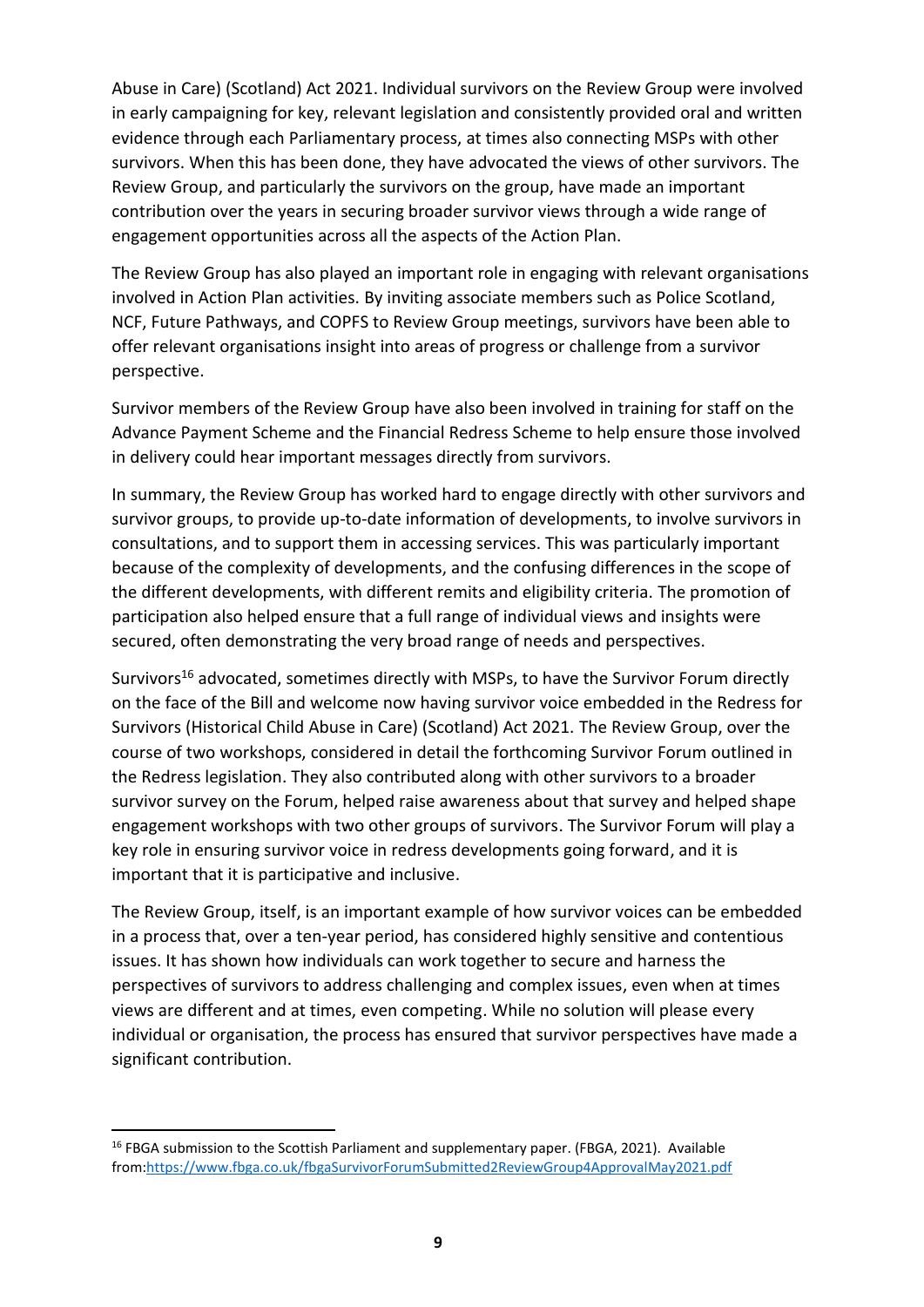### *Commitment: Records: the outcomes of the ongoing review of record keeping and access to historical records should be considered in the implementation and review of the Action Plan*

The Action Plan noted issues related to access and historical management of records, a need to ensure that current record keeping is much better and suggesting that there should be a dedicated person within every local authority with responsibility for gathering records. The Review Group recognises the importance of records to care experienced young people and adults. Care records are not simply pieces of paper or part of an administrative task, they provide facts and information on identity, family, the past, and processes and decisions.

Shaw's *Historical Abuse Systemic Review* report highlighted poor record keeping and the loss of many children's records because of poor record management. Following a review of Public Records, the Public Records (Scotland) Act 2011 (the Act) was introduced. It places a legal requirement on public authorities to have an adequate records management system and to prepare and implement a Records Management Plan (RMP) addressing storage, retention, disposal, archiving and security of records. Albeit there remains some concern that the Keeper of the Records of Scotland's authority under Schedule 1 of the Act does not extend to private, commercial, charitable or public bodies not named under the Schedule to the Act even if they are delivering the functions of named public authorities $^{17}$ .

The Looked After Children (Scotland) Regulations (2009) is another positive introduction, requiring retention of records for those in care for 100 years. For those seeking records today, whether historical or not, the Data Protection Act 2018 now also applies controlling how personal information is used by organisations, businesses or the government. The requirements under the General Data Protection Regulations are broadly similar to the Data Protection Act 1998 (DPA) but they give additional weight to the rights of the subjects of any data collection, most obviously, in terms of penalties.

The Scottish Child Abuse Inquiry addressed the issue of records by notifying all relevant organisations that they should take any steps to preserve relevant records, to identify, catalogue and protect such records and identify any gaps. Social Work Scotland established a historical abuse practice network to share learning and support transformation in the sector including on records and records management. Similarly, other organisations such as Police, Courts and third sector care providers have been obliged to ensure relevant historical records are in order.

There are ongoing practice developments, research activities and developments in support for accessing records. The Review Group will not know of all such actions as these are broad ranging and extend across the broad spectrum of care experience, including improvement work relating to records for children in care today. Of particular relevance to the group, we recognise the timely attention from the Promise noting the significance of records,

<sup>17</sup> Model Records Management Plan. NRS (n.d.) Available from: [https://www.nrscotland.gov.uk/record](https://www.nrscotland.gov.uk/record-keeping/public-records-scotland-act-2011/resources/model-records-management-plan)[keeping/public-records-scotland-act-2011/resources/model-records-management-plan](https://www.nrscotland.gov.uk/record-keeping/public-records-scotland-act-2011/resources/model-records-management-plan)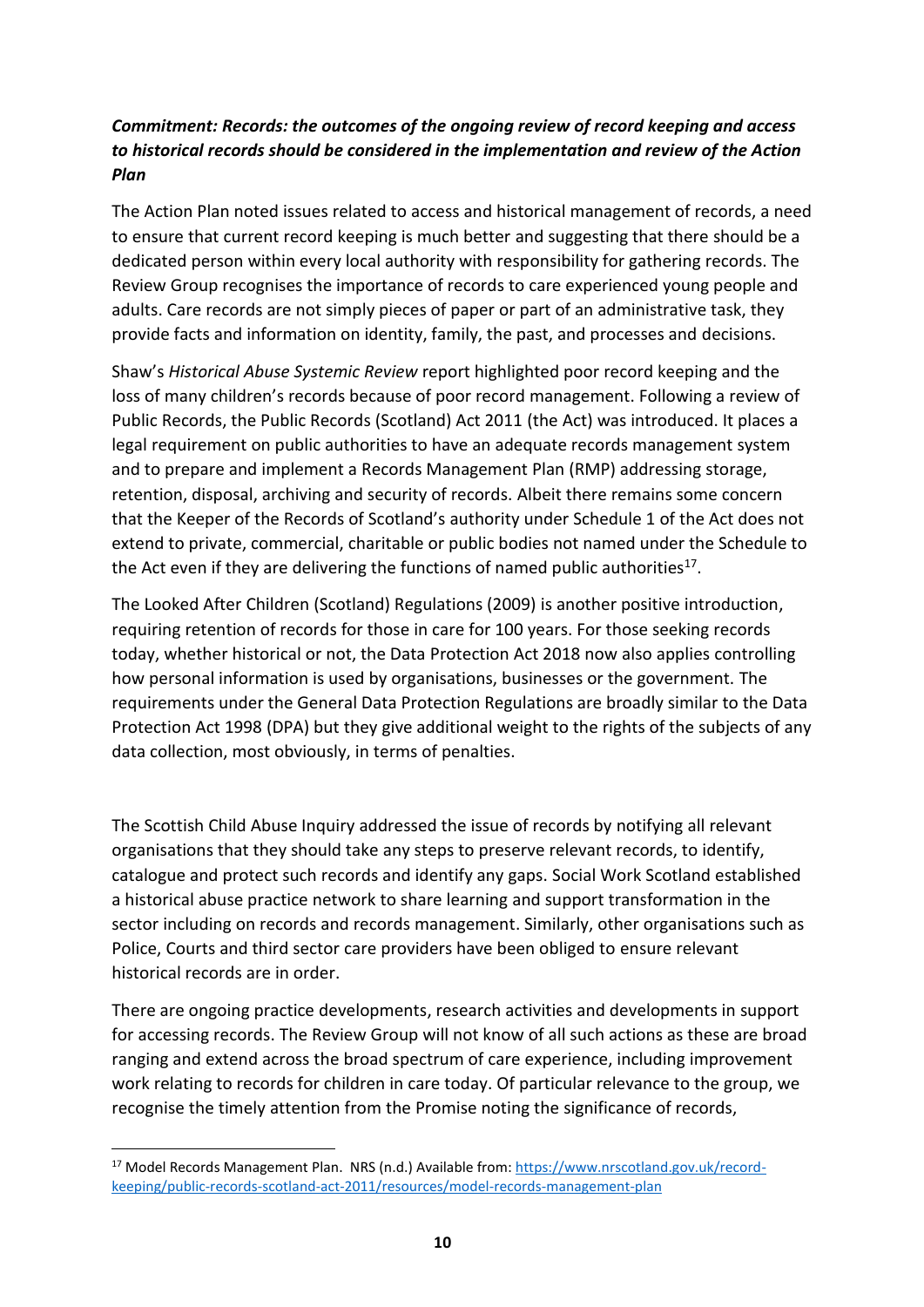particularly how they are created<sup>18</sup>, recent research<sup>19</sup> and the current project, 'Gold Standard – Records Access' established as a sub-group<sup>20</sup> of the Social Work Scotland Historic Abuse Practice Network (HAPN) is drawing together primary research from care experienced individuals' perspective.

The Review Group also notes the opportunity to build on learning from the Advance Payments Scheme, where over 700 individual eligible applicants managed to source proof of being in care<sup>21</sup>. We heard how the Advance Payment team established relationships across a network of records providers and support organisations. and developed a tool for case workers to advise applicants and support organisations of public points of contact for potential sources of records, including those organisations no longer in existence. Scotland Redress Scheme again raises the importance of records for applicants for redress.

While these developments are welcomed, it is important that work continues, that emerging learning is captured and that further opportunities to drive change are harnessed. The Review Group remain concerned at the continuing issues in accessing records, redaction, and consistency of approach. Significant work and progress is still required.

#### **Further and on-going work**

**.** 

Providing justice and ensuring support for survivors of historical abuse in care has to be owned by a wide range of stakeholders and take place in a process of continual improvement. It is impossible and unhelpful for the Review Group to make specific recommendations for areas of work that may be embedded across a complex system of organisations, policies and practice. Especially when Scotland has relevant national developments at play such as the Promise and the consultation on proposals for a National Care Service. Instead, the Review Group can highlight some key themes relevant to historical abuse in care which have continued relevance and require future action:

- Apology in the Redress Scheme The apology process in Scotland's Redress Scheme offers an opportunity to build on existing knowledge and learning to ensure apology is delivered in a way that works for survivors.
- National Guidelines for investigation of Historic child abuse investigations there has been significant change inspired or necessitated by the establishment of the Scottish Child Abuse inquiry. It is important that learning is captured and that relevant support and procedures that benefit survivors continue to develop and are sustained beyond the life of the Inquiry.

<sup>&</sup>lt;sup>18</sup> 'The workforce must be considerate and write reports in a clear, relatable way, in plain English. Reports must *be written in the assumption that the young person will read them at a later date'*. Independent Care Review (2020, p.69). The Promise. Available at[: https://www.carereview.scot/wp-content/uploads/2020/03/The-](https://www.carereview.scot/wp-content/uploads/2020/03/The-Promise_v7.pdf)[Promise\\_v7.pdf](https://www.carereview.scot/wp-content/uploads/2020/03/The-Promise_v7.pdf)

<sup>&</sup>lt;sup>19</sup> Developing practice for care records in Scotland. CELCIS (2022, Feb). Available from: [https://www.celcis.org/application/files/7616/4388/5096/Developing\\_practice\\_for\\_care\\_records\\_in\\_Scotland](https://www.celcis.org/application/files/7616/4388/5096/Developing_practice_for_care_records_in_Scotland_Inform_FINAL.pdf) [\\_Inform\\_FINAL.pdf](https://www.celcis.org/application/files/7616/4388/5096/Developing_practice_for_care_records_in_Scotland_Inform_FINAL.pdf)

<sup>&</sup>lt;sup>20</sup> The 'Gold Standard – Records Access' sub-group comprises representatives from Aberdeen City Council, CELCIS, City of Edinburgh Council, Future Pathways, Who Cares? Scotland and West Dunbartonshire Council Champions Board

<sup>&</sup>lt;sup>21</sup> Redress Scheme information for organisations 21 December 2021. Scottish Government (2021). Available from: https://www.gov.scot/publications/redress-scheme-information-for-organisations/pages/background/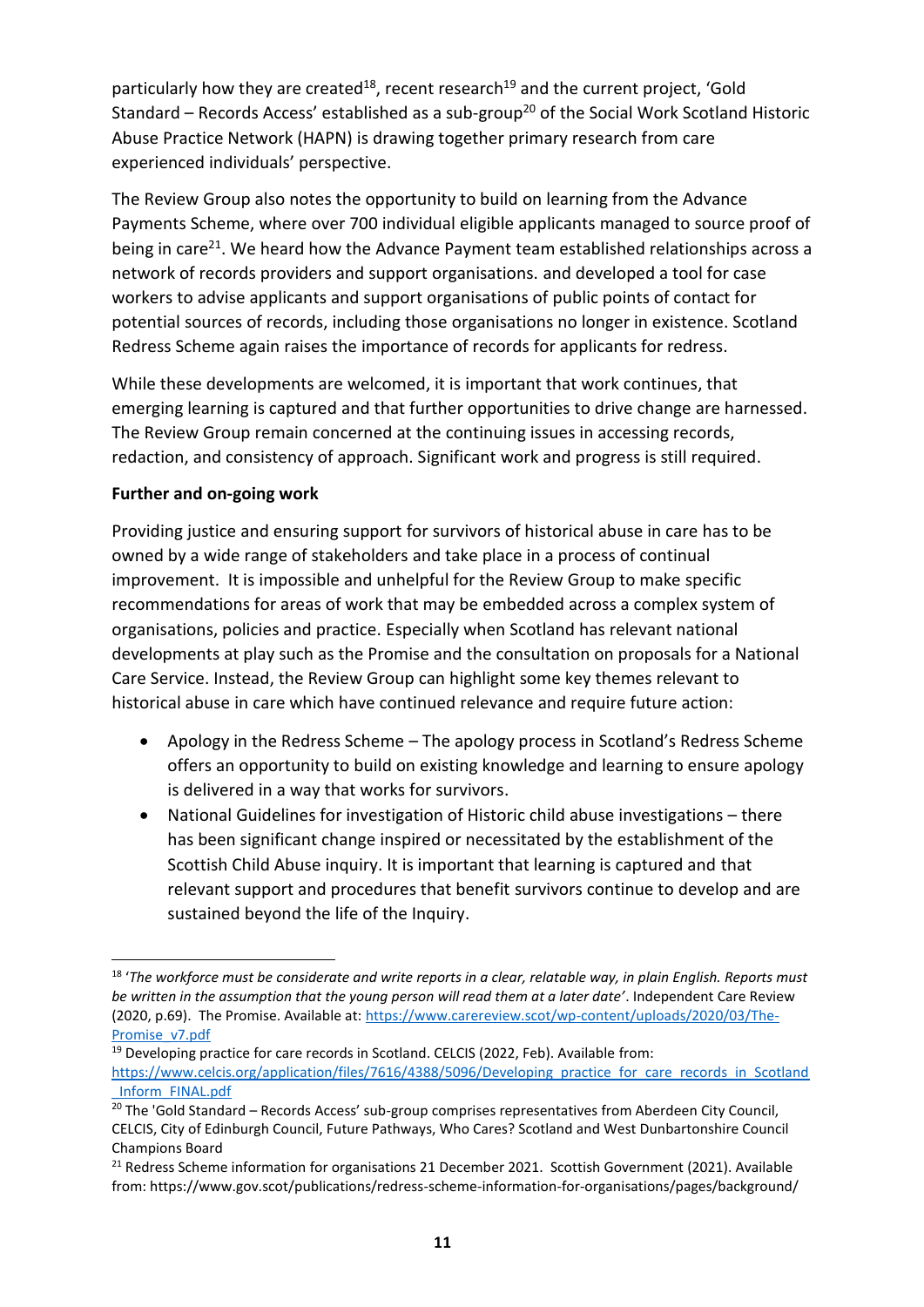- Survivor views a survivor forum is an integral element of the Redress for Survivors (Historical Child Abuse in Care) (Scotland) Act 2021. It is essential that survivor views continue to shape the development of the forum and that its work commences now that the scheme has opened.
- Survivor views it is essential that engagement and participation with survivors continues through the work of the forum, that it is inclusive, accessible and reflects the broad, diverse survivor community.
- Records Despite some significant progress, the records landscape and the processes involved can still hold many of the concerns noted over a decade ago. For individuals embarking on the process, it is clear there is further work to be done (from 'production' and 'access', through to 'what is received' and 'how information is delivered').
- Records There is a full range of organisations and services involved in preparing, storing and providing records. Care providers can be from the voluntary sector, religious orders or Local Authorities and other such as COPFS, Health and Police Scotland also hold individual records. A co-ordinated and collective approach with all relevant stakeholders is recommended. Survivor involvement is essential either directly on some kind of stakeholder group or/and survivor views being shared through the survivor forum.
- Records Records remain vulnerable today and while the Act is making a difference there is a long way to go before Scotland, our public, private and charitable bodies, can be content about how we manage and safeguard the records of the vulnerable in our society. There is a need for closer working across the public sector, in particular, on the systems and processes we use to manage records and which ultimately guarantee that future generations have records to access.
- Records of significance National developments such as Future Pathways, The Scottish Child Abuse Inquiry and the Redress Scheme will all need to consider their own legacy and historical records plan. Furthermore, organisations such as Police Scotland and others that have retained records to support the work of the Inquiry will need to consider the potential significance on an individual or national basis for survivors of abuse in care for those records after the Inquiry has ended. Engaging with an archive provider, such as National Records for Scotland, is recommended for organisations who have not already done so, to ensure its records are subject to robust disposal arrangements and those with enduring value are managed into permanent preservation.<sup>22</sup>
- Commemoration The Scottish Government has already made a public commitment to taking forward commemoration and to ensuring survivor views shape developments. This area is a final commitment in the Action Plan and is an essential element of reconciliation, of both recognising the past and of moving forward.

The InterAction process brought together a range of stakeholders, including Survivors and survivor organisations alongside Scottish Government, care representatives, Scottish Human

<sup>&</sup>lt;sup>22</sup> National Records Scotland have played a significant role in improvements relevant to records for survivors of abuse in care and the review group are grateful for their input during to our review of the Action Plan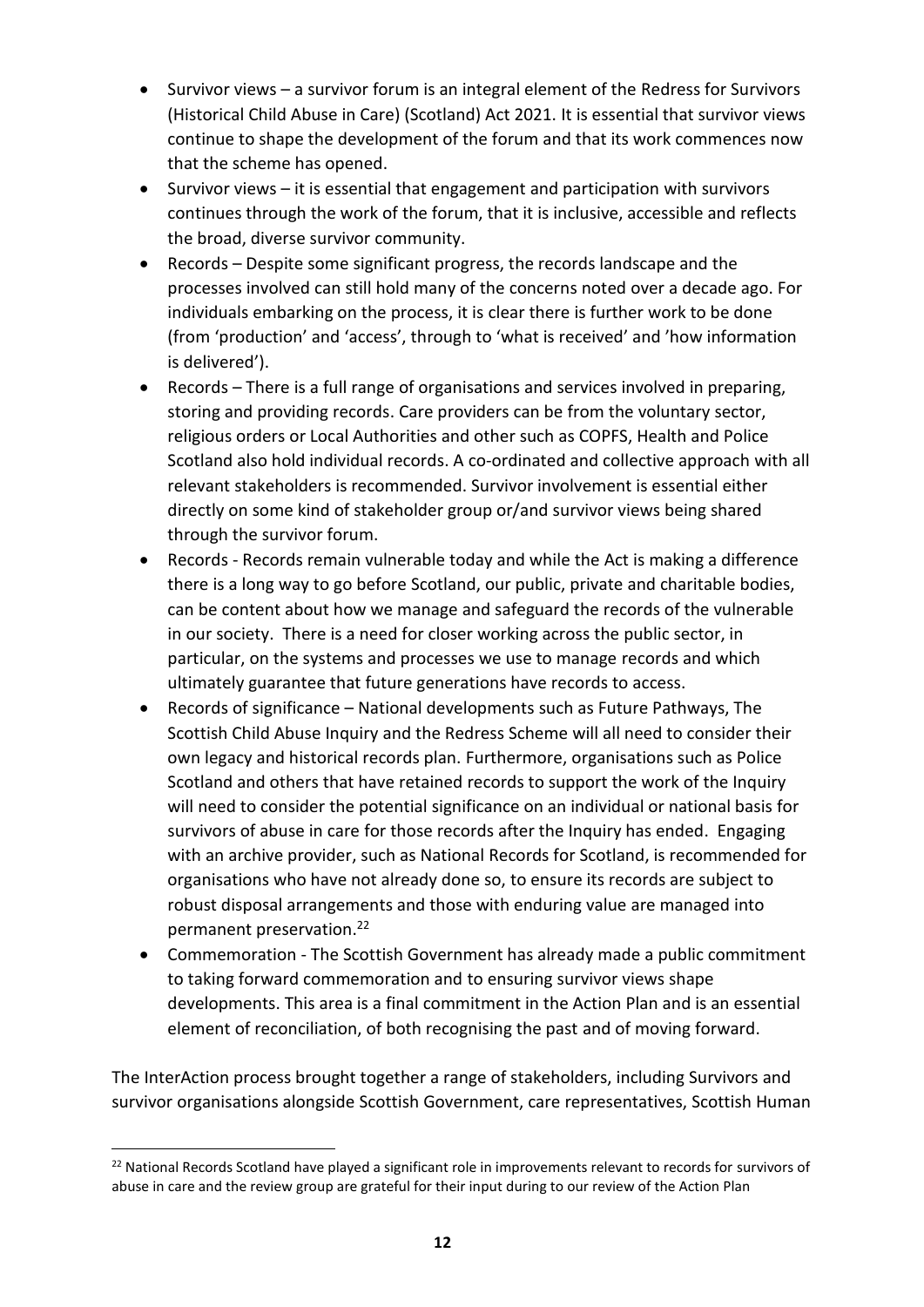Rights, Social Work Scotland and CELCIS (Centre for Excellence for Children's Care and Protection) (with a similar representative group being sustained for over a decade. We know of no other jurisdiction that has taken this approach, with this kind of consistent, representative membership to developing responses to justice for survivors of historical abuse in care. Whilst there have been challenges, having a forum where a range of views, at times varied, shared or even competing – there has been immense value and creativity.

Some survivors, particularly those involved in the original interactions have placed huge value in the bringing together of different groups not just for a sharing of views and to develop solutions but as part of a process of reconciliation. We recognise this process can take place at different levels – the individual, organisational and political. Over the past 15 years, elements of the Action Plan have clearly contributed to reconciliation, with some structural barriers reduced and we have seen some restoration of dignity and some shift in the position of survivors as rights bearers and citizens in Scotland. We have also seen some good examples of organisations taking part in a process of reconciliation with survivors and we hope that, for survivors who want this and for organisations in a position to participate, that further work in this area continues.

There are important lessons to be learned and whilst there have been previous reports that have referenced the InterAction Action Plan and process.<sup>23 24 25</sup> The Review Group have discussed the option for an independent evaluation after the group has ended and members would welcome this opportunity. <sup>26</sup> Group members have committed to making themselves available for any such research interviews to allow examination of what worked well with the Interaction Action Plan Review Group, what were the factors that contributed and what were the barriers and the elements that could have worked better.

There has been a national response to delivering a package of remedies and reparation for justice for survivors of abuse in care with survivor dedication and commitment being the central thread through all the progress made. We also recognise that often it is the influence of individuals that can make a significant difference and, as such, the group is very appreciative of your personal interest and action at critical points.

<sup>&</sup>lt;sup>23</sup> Working together and moving on: A human rights approach to addressing Historical Abuse. Hawthorn, M Scottish Journal of Residential Child Care, December 2015 – Vol.14, No.3 Scottish Journal of Residential Child Care ISSN 1478 - 1840 53;

<sup>&</sup>lt;sup>24</sup> Kendrick, A., Hawthorn, M., Karim, S., & Shaw, J. (2015). Scotland: Historic abuse in care and human rights. In: J. Sköld & S. Swain (Eds.), Apology and the legacy of abuse of children in care (pp.124-133). Basingstoke: Palgrave Macmillan.

<sup>&</sup>lt;sup>25</sup> Reports and materials relevant to the interaction can be found on SHRC webpage. Available from: <https://www.scottishhumanrights.com/projects-and-programmes/historical-child-abuse/>

<sup>&</sup>lt;sup>26</sup> Review Group members are keen that any relevant learning about the group is captured. It considered that some of the following themes might be helpful - what worked well and not so well with the group? What helped? What hindered? What influence did survivors have on the outcomes of the Action Plan? What were the benefits and challenges of having different organisations represented along with survivors and survivor organisations? What was the most successful thing about the group? What could have been better? What things would individuals have changed, Looking at the groups remit, do individuals think it was met? Looking at the group's principles, were they adhered to?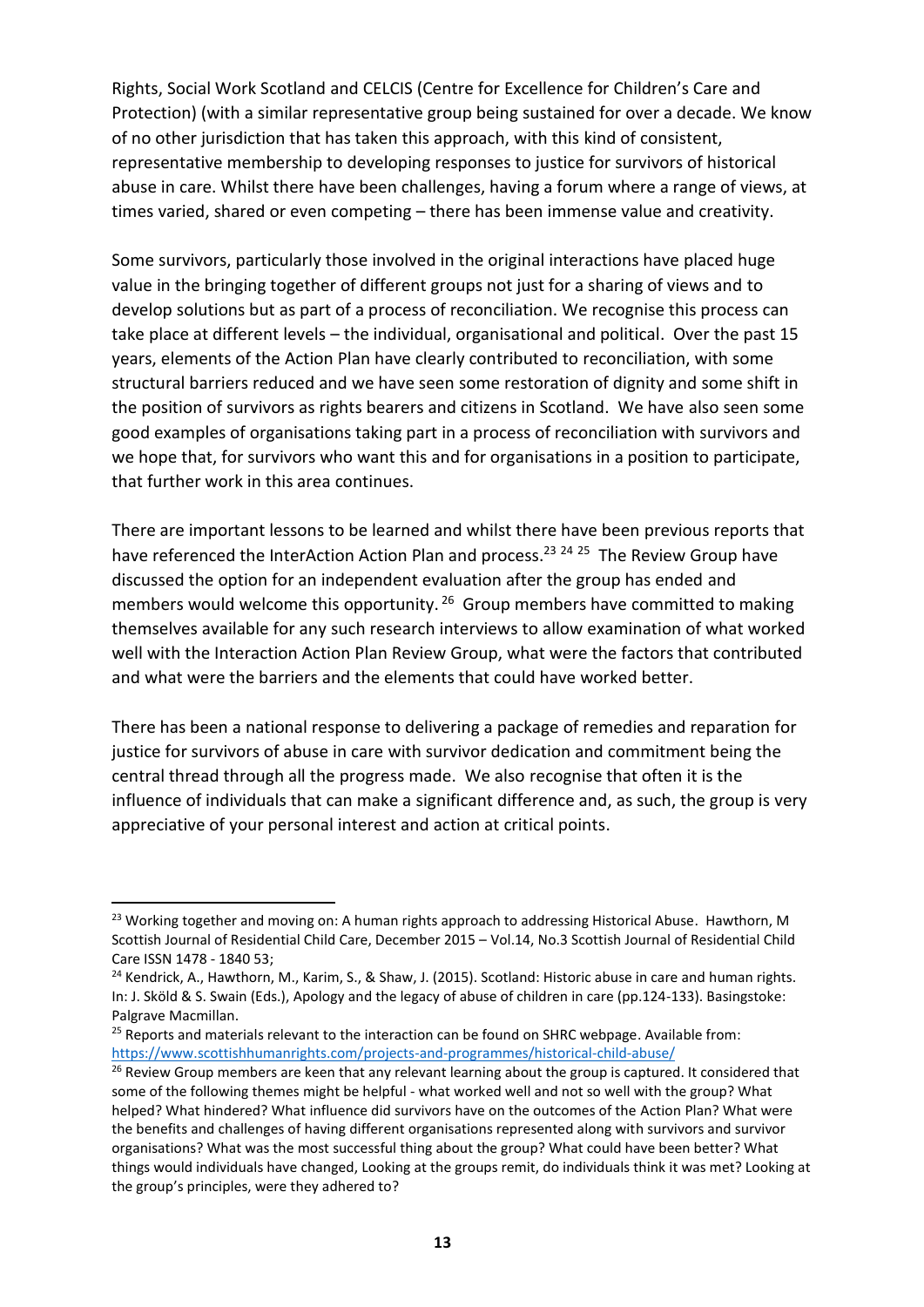The Review Group is hoping to arrange a gathering for past and present Review Group members, chairs and associate members. The purpose is to create an informal opportunity to bring people together, acknowledge the work to date and to mark the end of the group. We would like to extend an invitation for you to join us and respond as you would like to this letter.

Regards,

#### **The InterAction Action Plan Review Group**

Judith Robertson (Chairperson), Scottish Human Rights Commission David Whelan, Former Boys and Girls Abused in Quarriers (FBGA) Helen Holland OBE, InCare Abuse Survivors (INCAS) Frank McCue. InCare Abuse Survivors (INCAS) Paul Anderson, Wellbeing Scotland Harry Aitken, Independent Eugene Docherty, Independent Claire Soper, Scottish Government (recused herself from contributing to this letter) Estelle Carmichael, CELCIS (Secretariat and Professional support) Sharon McGregor, CELCIS (Research Associate support) Gaynor Clarke, Aberdeen City Council Professor Andy Kendrick (former Chairperson also contributed to this letter)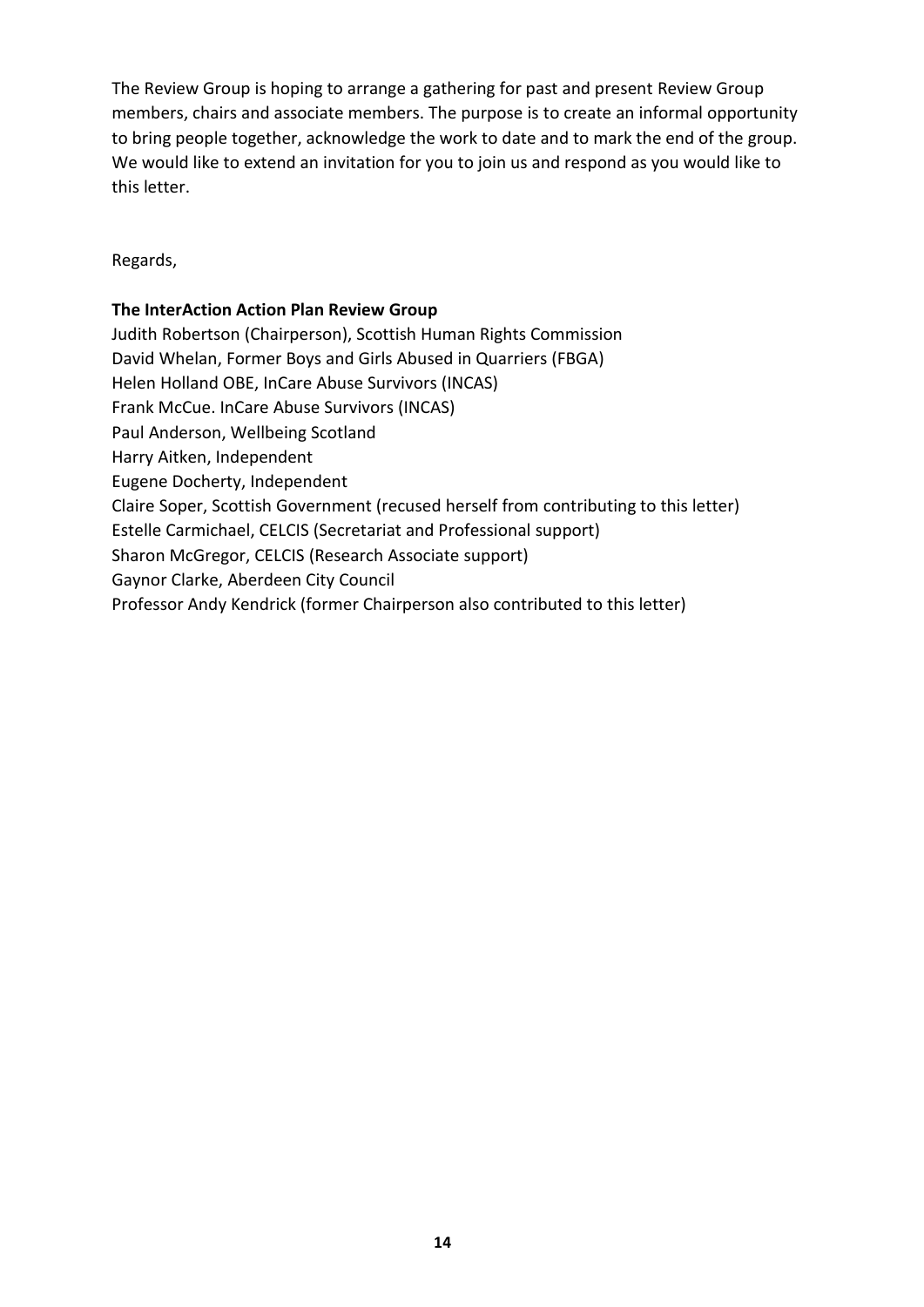# **Appendix 1 - Background, role and remit of the Interaction Action Plan Review Group**

The Interaction Action Plan Review Group was first established as a strategic group to help deliver the 'Interaction process' (a facilitated negotiation within a human rights framework), set up with the aim to develop an Action Plan to implement the recommendations in the 'SHRC Framework' (Framework for Justice and Remedies for Historic Abuse of Children in Care  $2010)^{27}$ . Materials and information relevant to the InterAction process can be found on the SHRC website.<sup>28</sup>

CELCIS (Centre for Excellence for Children's Care and Protection) based in the University of Strathclyde was commissioned by the Scottish Human Rights Commission (SHRC) to prepare arrangements for an Interaction with survivors of historical child abuse, representatives of child care institutions, Scottish Government and other bodies which have/had responsibilities for child care. The Action Plan for Justice for Victims of Historic Abuse of Children in Care<sup>29</sup> is the result of those InterActions which were prepared in 2012 and held in 2013. The process, particularly the bringing together of this range of stakeholders for the first time, continues to be viewed as a significant milestone.

Ministers confirmed commitments to the Action Plan at a final meeting of the Group and thereafter in Parliament on 11 November 2014. The diagram below provides an overview of the intended outcomes, commitments and themes.



Action Plan on Justice for Victims of Historic Child Abuse

The initial intention was that the Action Plan should be monitored by the parties and periodic review should be undertaken with the participation of all of those involved. It was suggested that Scotland's Action Plan for Human Rights (SNAP) might be best placed to help

**.** 

<sup>&</sup>lt;sup>27</sup> A human rights framework for the design and implementation of the proposed "Acknowledgement and [Accountability Forum and other remedies for historic child abuse in Scotla](http://www.google.co.uk/url?sa=t&rct=j&q=&esrc=s&source=web&cd=&cad=rja&uact=8&ved=2ahUKEwiG3vCL-ZDsAhVKThUIHWfLBTEQFjAAegQIARAB&url=http%3A%2F%2Fwww.scottishhumanrights.com%2Fmedia%2F1285%2Fjusticehistoricabusewordhrframeworkjustice_remedies.doc&usg=AOvVaw0tJ-UM4eSqLF4RKzWS79WX)nd. SHRC (2010). Available at: [https://view.officeapps.live.com/op/view.aspx?src=https%3A%2F%2Fwww.scottishhumanrights.com%2Fmedi](https://view.officeapps.live.com/op/view.aspx?src=https%3A%2F%2Fwww.scottishhumanrights.com%2Fmedia%2F1285%2Fjusticehistoricabusewordhrframeworkjustice_remedies.doc&wdOrigin=BROWSELINK) [a%2F1285%2Fjusticehistoricabusewordhrframeworkjustice\\_remedies.doc&wdOrigin=BROWSELINK](https://view.officeapps.live.com/op/view.aspx?src=https%3A%2F%2Fwww.scottishhumanrights.com%2Fmedia%2F1285%2Fjusticehistoricabusewordhrframeworkjustice_remedies.doc&wdOrigin=BROWSELINK)

<sup>&</sup>lt;sup>28</sup> SHRC website. Available at: https://www.scottishhumanrights.com/projects-and-programmes/historicalchild-abuse/

<sup>29</sup> [SHRC,](https://www.scottishhumanrights.com/media/2055/3-action-plan-on-historic-abuse-of-children-in-care-nov-2013_final.pdf) *Action Plan*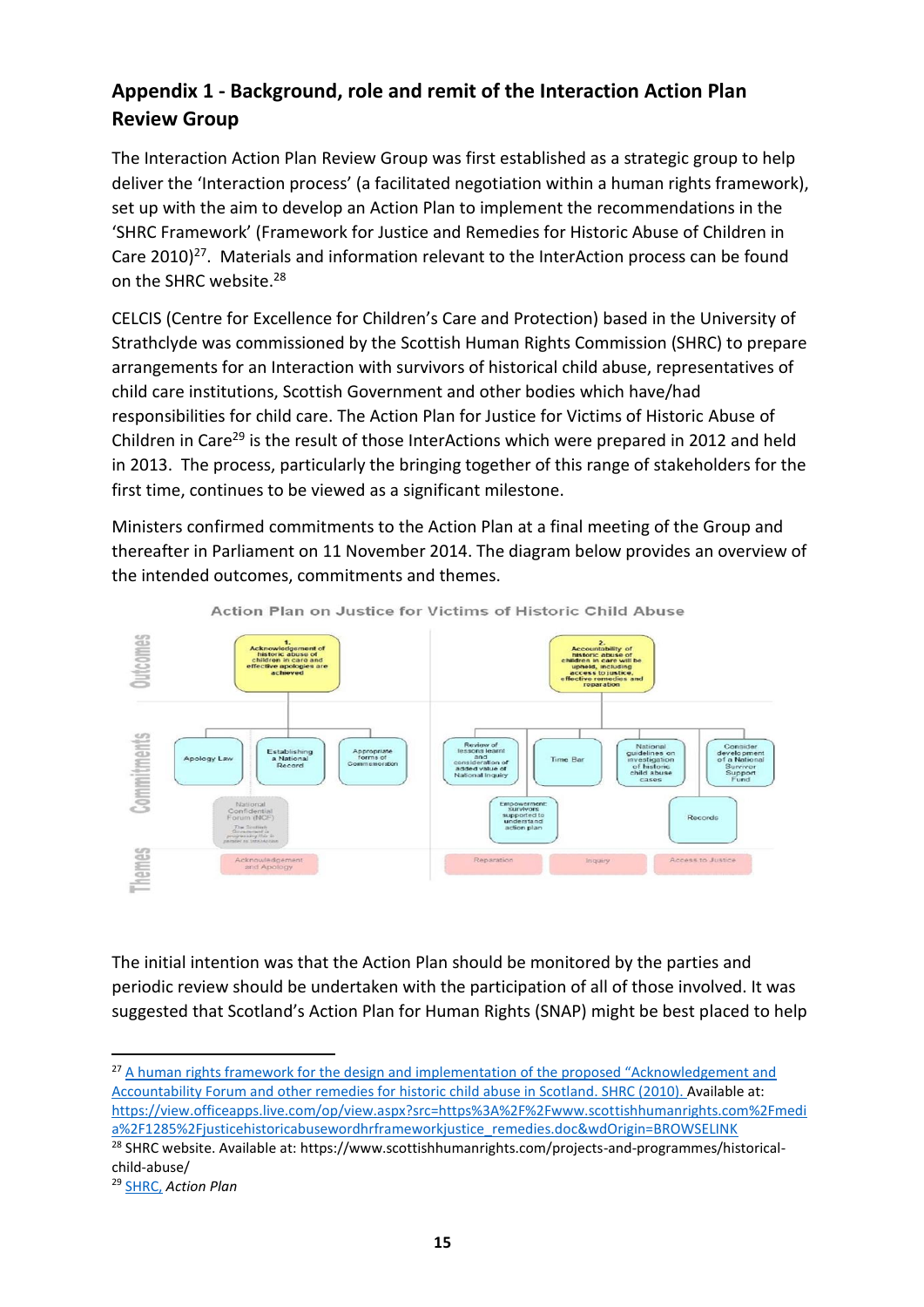with the monitoring and it would include a clear process of monitoring and implementation. However, SNAP did not progress in the way planned and the Review Group shifted from being a steering group for the interaction process to take on more of an action plan review role.

#### **Current remit and membership**

The 'InterAction Action Plan Group' agreed to continue in order to monitor the implementation of the Action Plan. It was renamed the InterAction Action Plan Review Group – the 'Review Group' and its remit is as follows:

- Facilitate a survivor-centred approach to the fulfilment of commitments to the Action Plan by Scottish Government and all key stakeholders;
- Enable and facilitate engagement with a wider group of survivors of abuse, key stakeholders and providers of care services (including disseminate information to the wider survivor community)
- Gather together, review, advise on, and disseminate information on the implementation of the Action Plan.

The Review Group is made up of representatives from Care providers, Social Work Scotland, CELCIS, SHRC, representatives from the Scottish Government and currently six survivors (at different points there have been up to 8 survivors) who are independent and among whom represent survivor support organisations that includes Former Boys and Girls Abused in Quarriers (FBGA), InCare Abuse Survivors (INCAS) and Wellbeing Scotland. Professor Kendrick of the University of Strathclyde was the independent chair until October 2019 and since then Judith Robertson, SHRC (Chair of the Commission), has chaired the Review Group. CELCIS, as well as having membership of the Group, provides secretariat and professional support. This involves providing briefing papers and reports for the group and providing support to the Chair.

# **Appendix 2 - Consultation and engagement on Financial Redress**

In late 2016, CELCIS were commissioned by the Scottish Government to take forward a process of consultation and engagement on the matter of financial redress and to do this in partnership with the InterAction Action Plan Review Group. The Review Group helped design the approach with the key focus being a national consultation with survivors of abuse in care.

The Review Group helped to shape the survivor questionnaire and promote engagement. In addition, information was gathered on financial redress schemes established in other countries, and engagement with residential and foster care providers, and other professional groups took place to gain their initial high-level views<sup>30</sup>.

<sup>1</sup> <sup>30</sup> Series of reports and recommendations submitted to the Scottish Government are available at: https://www.celcis.org/our-work/key-areas/historical-abuse/financial-redress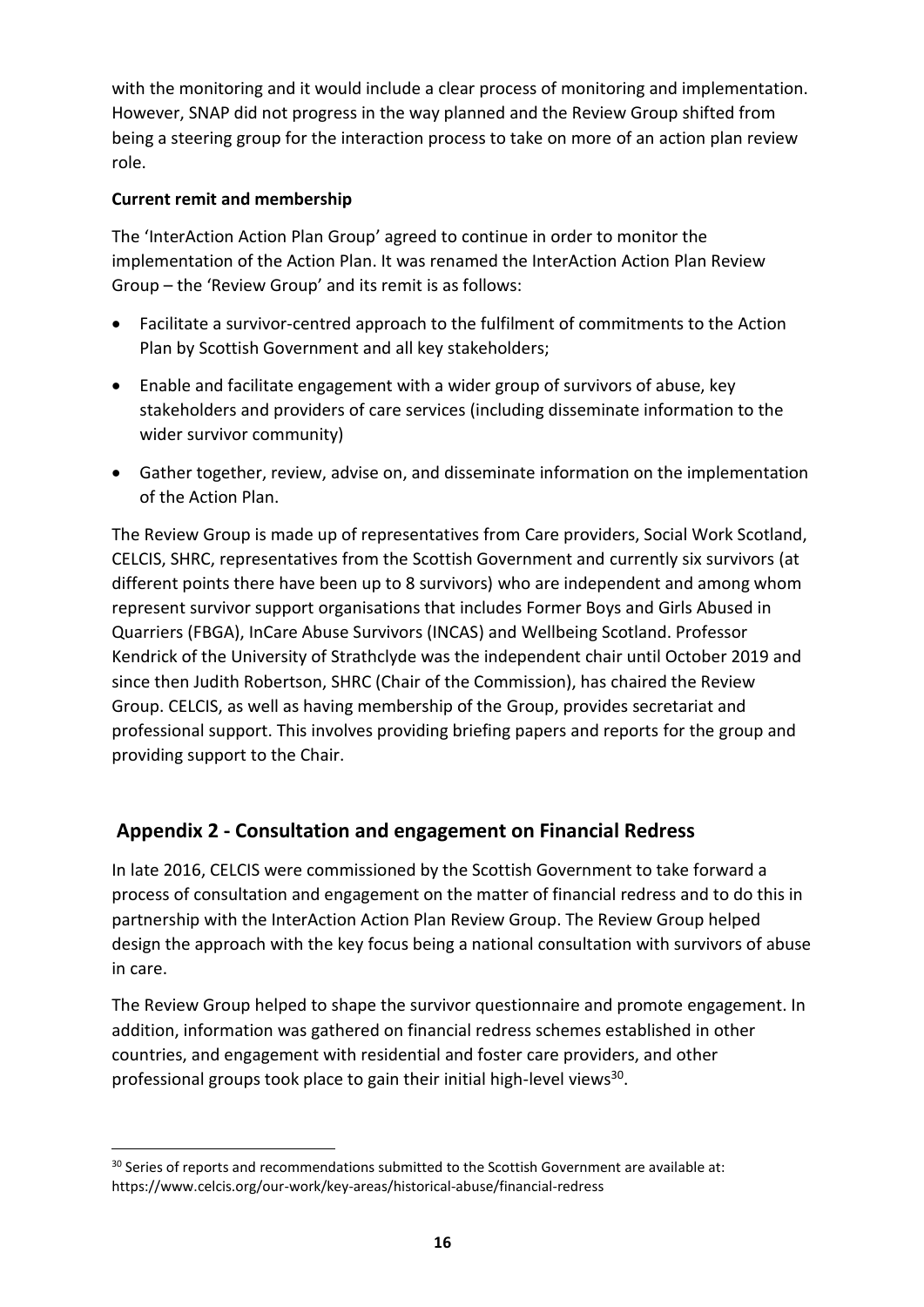A series of reports and a set of recommendations were presented to the Scottish Government in November 2018. Alongside some key recommendations, the Review Group highlighted there were areas where there was no consensus and that significant further work was required on the detailed scheme design $^{31}$ .

#### **Sharing views and shaping developments**

**.** 

Over the course of 2019 and early 2020, the Review Group continued to share survivor perspectives on the broader Action Plan and aspects of the implementation and delivery of the Advance Payment Scheme. The group provided a forum to reflect on broad themes<sup>32</sup> that may be consulted on in the pre- legislative consultation and played a key role in supporting the engagement and communication with the wider survivor community through that process.

The group has continued to provide a forum to consider Redress developments. A series of meetings took place to consider key aspects of the Bill. Two key members of the Bill team joined these meetings alongside existing Scottish Government representatives (Review Group members). This was agreed with the Group to enable the Bill team to hear first-hand the views being expressed and to respond to any detailed questions being raised. Over the course of discussions, the group acknowledged the Scottish Governments efforts to provide more detailed and accessible information on the Bill and the dialogue with the group contributed to the through the publication of a series of Frequently Asked Question Bulletins.

The Review Group did not have direct input nor any decision-making role in the content of the pre-legislative consultation or any direct input or foresight of the content of the Redress for Survivors (Historical Child Abuse in Care) (Scotland) Bill.

It is important to note that there was not always agreement across the group or with the Government about core components of legislation or policy. Views shared continued to reflect the diverse broad membership that some survivors represent but also group, individual perspectives and personal meaning that such an important Bill can evoke. Given the diversity and ethos of the group, it is important to highlight efforts are made to reflect all member's views. Similar views can at times be shared across all or the majority of members, albeit from a different perspective (for example there can be a shared view from care provider representative and a survivor representative) or they can reflect perspectives of a few or just one member. Survivor representatives consistently strive to reflect their insight and understanding of the broader survivor community.

Some Review Group members or organisations have done and will continue to communicate separately from the Review Group and directly with the Scottish Government. This reflects the broader landscape, where organisations and survivors may reach out directly or at times through MSPs.

<sup>31</sup> CELCIS (2018), *Report 2: Analysis and findings of the consultation of victims/survivors of abuse in care – recommendations included in report.*

 $32$  The Review Group did not have direct input nor any decision-making role in the content of the pre-legislative consultation or any direct input or foresight of the content of the Redress for Survivors (Historical Child Abuse in Care) (Scotland) Bill.